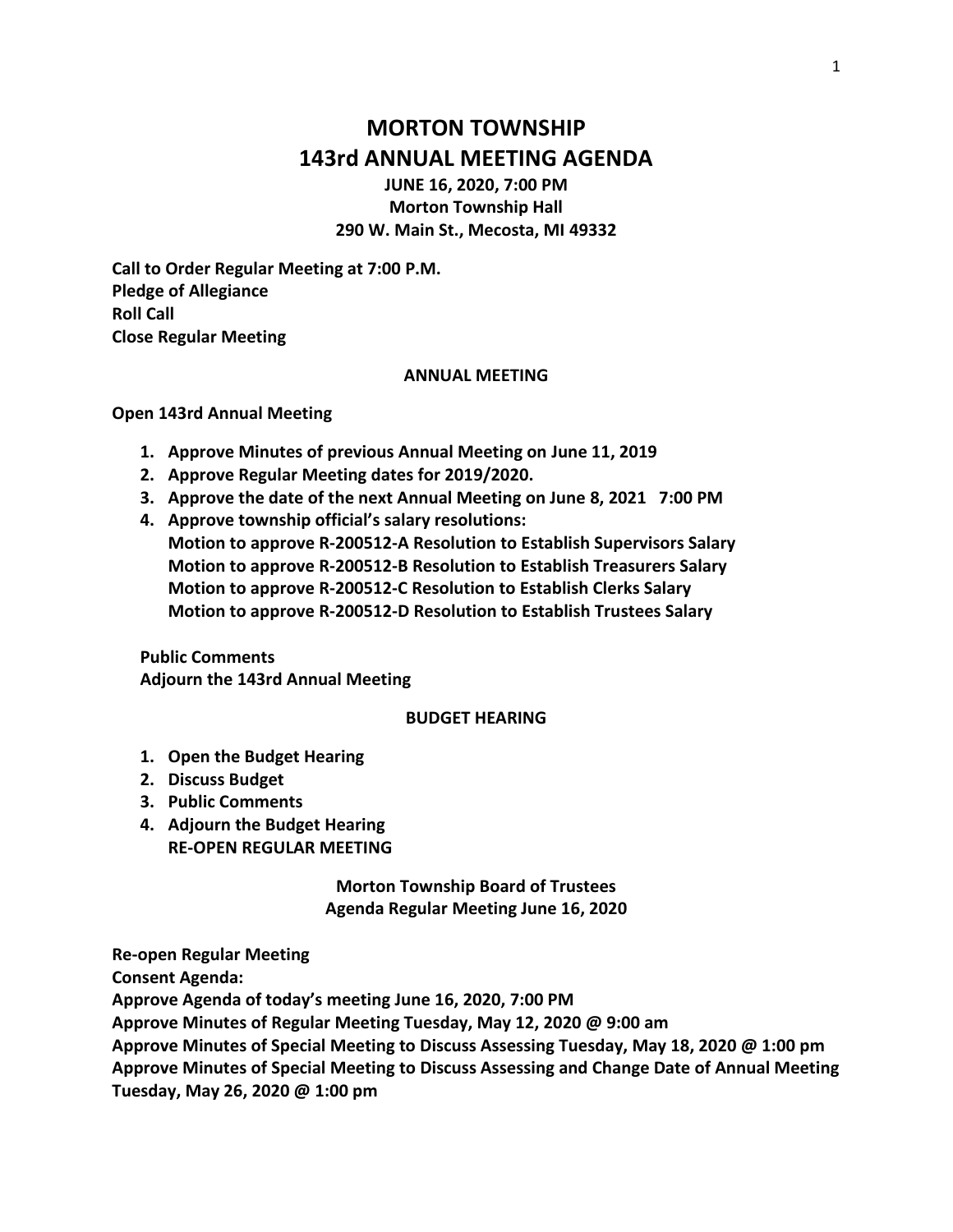**Approve Minutes of the Committee of the Whole Minutes on June 2, 2020 @ 9:00 am Approve Minutes of Special Meeting to Discuss COVID-19 Response and Preparedness Plan on June 5, 2020 @ 9:00 am Approve Minutes of Special Meeting to Approve COVID-19 Response and Preparedness Plan** 

**Submit Treasurer's Report**

**on June 8, 2020 @ 3:00 pm**

## **Fund Disbursements:**

**Payment of bills includes May 14, 2020, in the amount of thirteen thousand, six hundred nineteen dollars and eighty-eight cents (\$13,619.88); paid bills on June 1, 2020 in the amount of thirty-five, four hundred two dollars and eighty-two cents (\$35,402.82); and bills paid on June 9, 2020 in the amount of fourteen thousand, twenty-eight dollars and ninety-nine cents (\$14,028.99) for a grand total of sixty-three thousand, fifty-one dollars and sixty-nine cents (\$63,051.69).**

**Roll Call Vote:**

**Recognition of fire fighter/rescue personnel successful completion of EMT-B and MFR**

## **Reports:**

- **1. Fire and Rescue Run Reports**
- **2. Planning Commission**
- **3. Fire Administrative Committee**
- **4. Recycling**
- **5. Recreation Committee**
- **6. River Park**

**Unfinished Business: Mike Carey, Valley Court Special Assessment**

**New Business:** 

**Motion to accept Supervisor Wheeler's Resignation effective July 1, 2020 Motion to appoint new Supervisor effective July 1, 2020 Motion to approve Resolution (R-200616), Morton Township Budget Resolution Motion to approve Resolution (R-200616-A), Resolution to Adjust Budget Motion to approve Resolution (R-200616-B), Financial Institution Resolution Motion to approve L-4029**

**Correspondence Announcements Public Comments Adjourn**